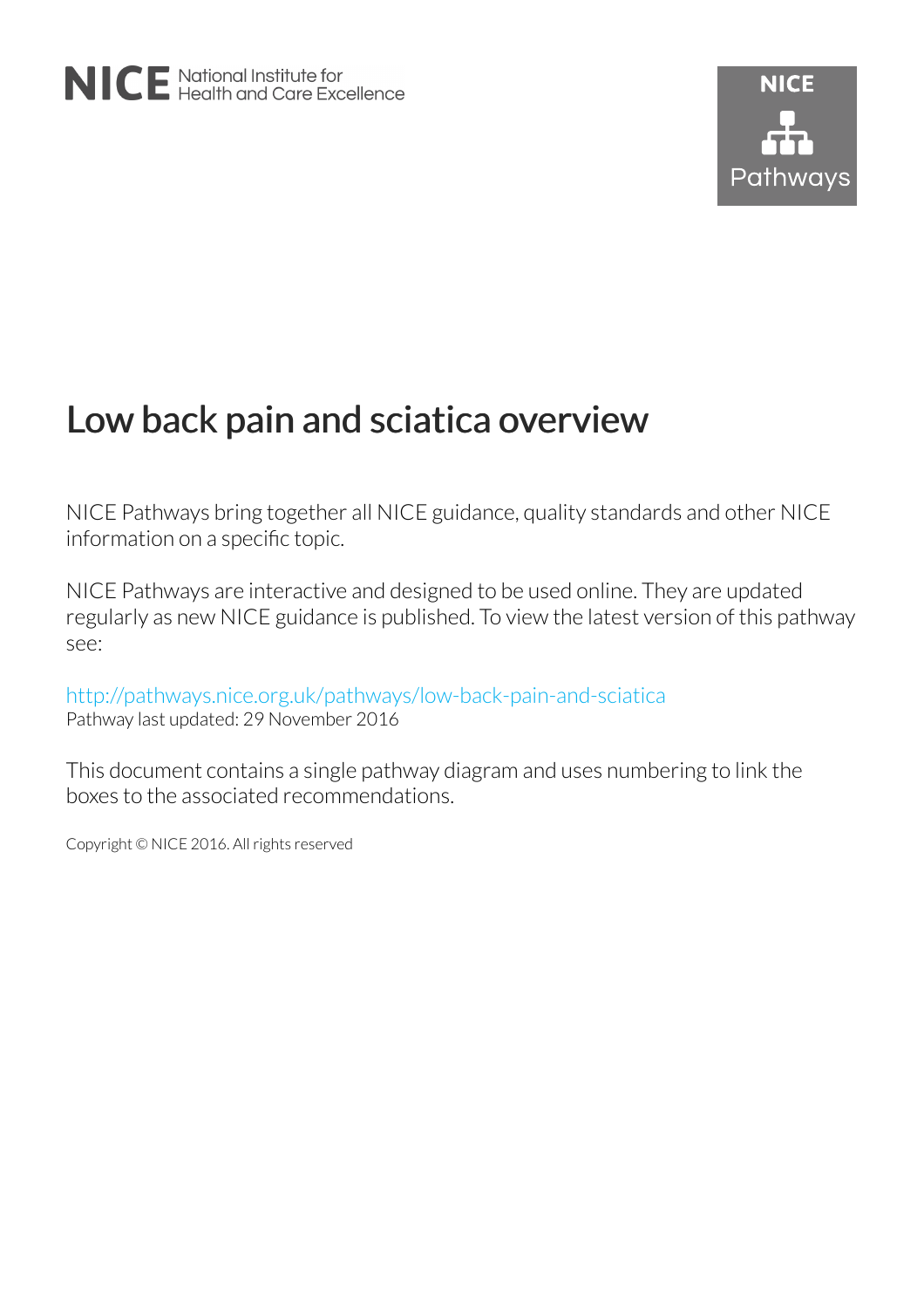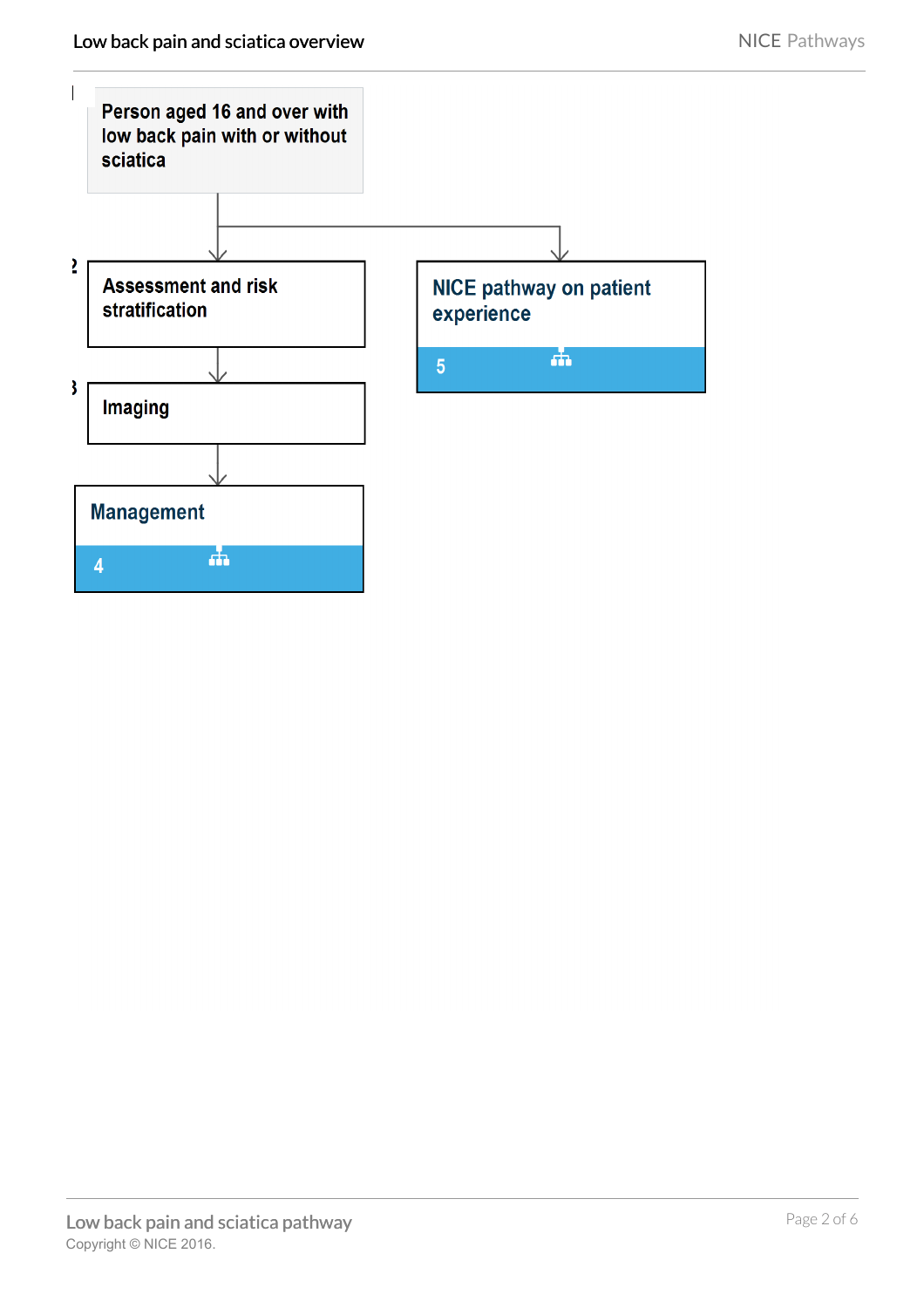## **1 Person aged 16 and over with low back pain with or without sciatica**

No additional information

## **2 Assessment and risk stratification**

Think about alternative diagnoses when examining or reviewing people with low back pain, particularly if they develop new or changed symptoms. Exclude specific causes of low back pain, for example, cancer, infection, trauma or inflammatory disease such as spondyloarthritis. If serious underlying pathology is suspected, refer to:

- the NICE pathway on [metastatic spinal cord compression](http://pathways.nice.org.uk/pathways/metastatic-spinal-cord-compression)
- the NICE pathway on [trauma](http://pathways.nice.org.uk/pathways/trauma) for information on spinal injury
- [pain](http://pathways.nice.org.uk/pathways/suspected-cancer-recognition-and-referral/suspected-cancer-recognition-and-referral-symptoms-and-findings#content=view-node%3Anodes-pain) in the NICE pathway on suspected cancer recognition and referral.

Consider using risk stratification (for example, the STarT Back risk assessment tool) at first point of contact with a healthcare professional for each new episode of low back pain with or without sciatica to inform shared decision-making about stratified management.

Based on risk stratification, consider:

- simpler and less intensive support for people with low back pain with or without sciatica likely to improve quickly and have a good outcome (for example, reassurance, advice to keep active and guidance on self-management)
- more complex and intensive support for people with low back pain with or without sciatica at higher risk of a poor outcome (for example, exercise programmes with or without manual therapy or using a psychological approach).

#### **3 Imaging**

**Do not routinely offer** imaging in a non-specialist setting for low back pain with or without sciatica.

Explain to people with low back pain with or without sciatica that if they are being referred for specialist opinion, they may not need imaging.

Consider imaging in specialist settings of care (for example, a musculoskeletal interface clinic or hospital) for people with low back pain with or without sciatica only if the result is likely to change management.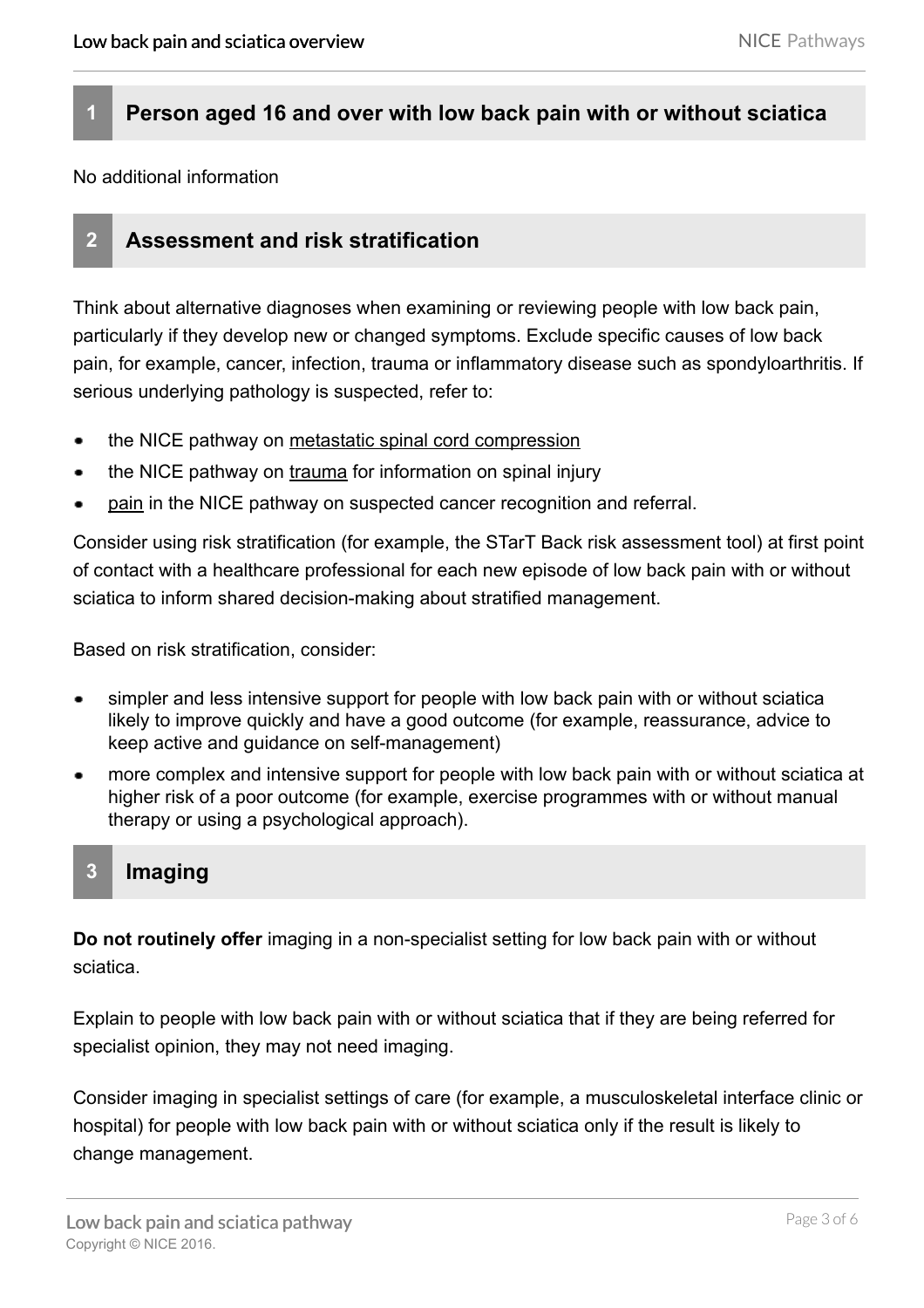## **4 Management**

[See Low back pain and sciatica / Managing low back pain and sciatica](http://pathways.nice.org.uk/pathways/low-back-pain-and-sciatica/managing-low-back-pain-and-sciatica)



**5 NICE pathway on patient experience**

[See Patient experience in adult NHS services](http://pathways.nice.org.uk/pathways/patient-experience-in-adult-nhs-services)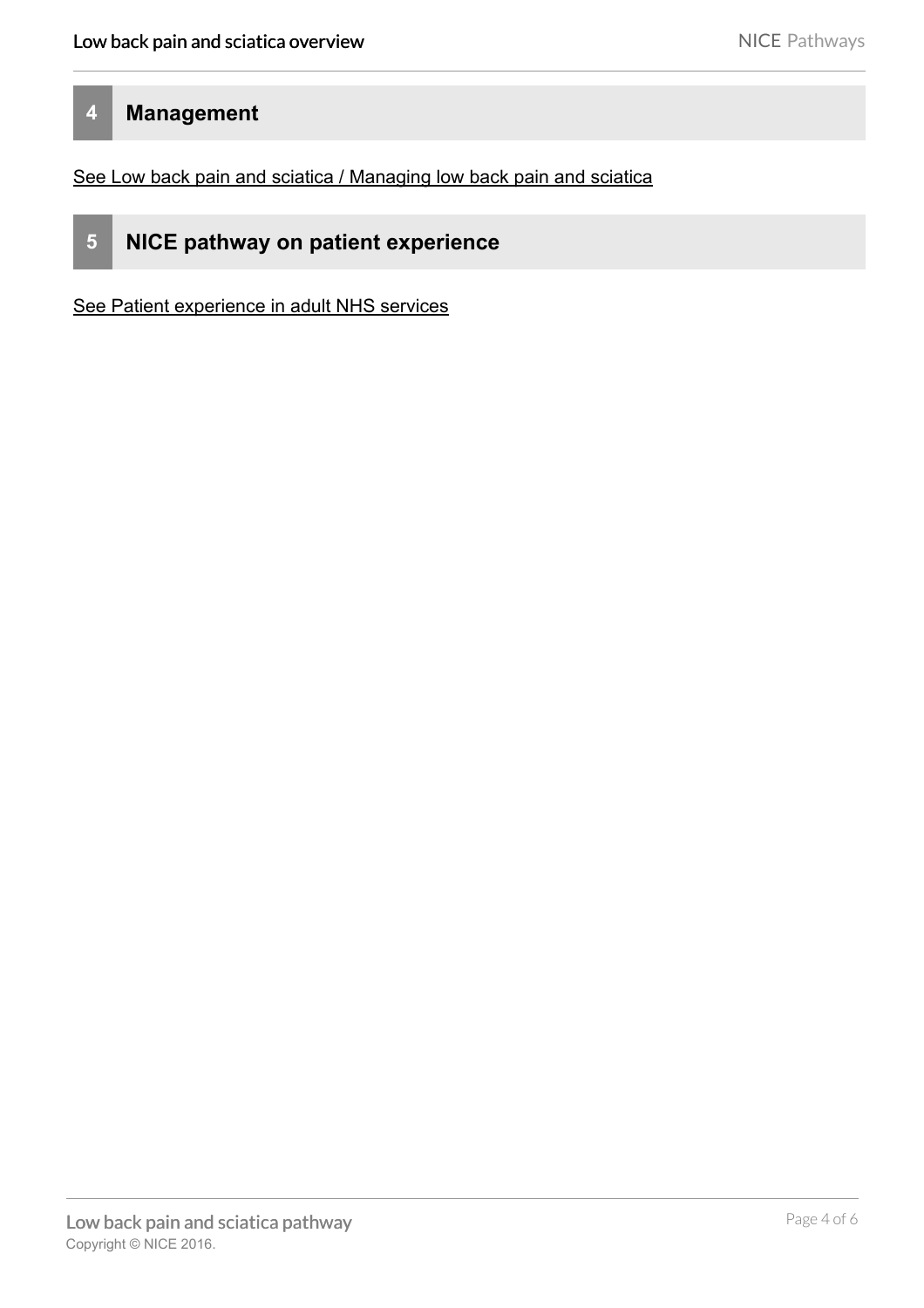#### **NSAIDs**

non-steroidal anti-inflammatory drugs

#### **PENs**

percutaneous electrical nerve stimulation

#### **TENs**

transcutaneous electrical nerve stimulation

#### **non-specific low back pain**

Pain in the back between the bottom of the rib cage and the buttock creases. A diagnosis of non-specific low back pain simply means that the back pain is very unlikely to be because of a serious problem such as cancer, infection, fracture, or as part of more widespread inflammation.

## **Sources**

[Low back pain and sciatica in over 16s: assessment and management](http://www.nice.org.uk/Guidance/NG59) (2016) NICE guideline NG59

## **Your responsibility**

The guidance in this pathway represents the view of NICE, which was arrived at after careful consideration of the evidence available. Those working in the NHS, local authorities, the wider public, voluntary and community sectors and the private sector should take it into account when carrying out their professional, managerial or voluntary duties. Implementation of this guidance is the responsibility of local commissioners and/or providers. Commissioners and providers are reminded that it is their responsibility to implement the guidance, in their local context, in light of their duties to avoid unlawful discrimination and to have regard to promoting equality of opportunity. Nothing in this guidance should be interpreted in a way which would be inconsistent with compliance with those duties.

# **Copyright**

Copyright © National Institute for Health and Care Excellence 2016. All rights reserved. NICE copyright material can be downloaded for private research and study, and may be reproduced